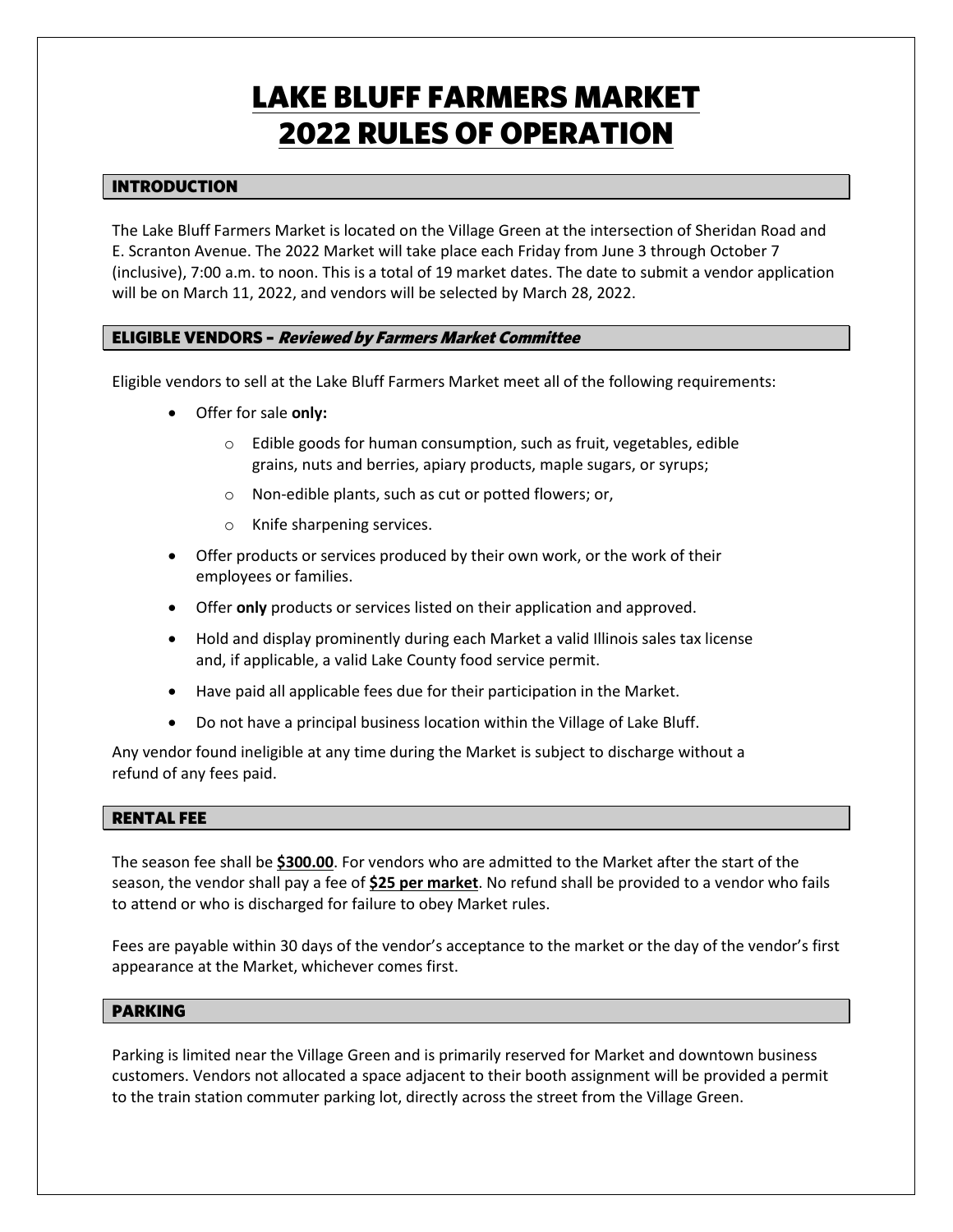#### **DISPLAYING AND SELLING GOODS** <u>Displaying and selection</u>

Vendors must provide their own tables, chairs, and other display items. All items must be clearly marked displaying prices in full view of customers. Organically grown produce must be certified by a USDA sanctioned organization with a copy provided to the Farmers Market Committee. Goods may be sold directly from trucks only with the approval of the Market Manager.

### LIABILITY AND INSURANCE

As stated on the application, vendors must agree to release, indemnify, and hold harmless the Village of Lake Bluff as a condition of participation. Additionally, the Village will not be responsible for theft or damage of property or equipment.

Each vendor must provide a certificate of insurance demonstrating an aggregate commercial general liability limit not less than \$2,000,000. The terms and endorsements of each certificate are subject to approval by the Village. Vendors must list the following as an additional insured: *"The Village of Lake Bluff and its officials, agents, employees and volunteers."* 

### **GENERAL REGULATIONS** GENERAL REGULATIONS

Vendors shall:

- Be present at the Market no later than 6:30 a.m.
- Conduct themselves in a pleasant and courteous manner.
- Maintain their rental space and any of their equipment within the Market grounds so as to be safe, clean, presentable, and in good working condition.
- Not create any loud, disturbing, or unnecessary noise that disrupts the Market. Portable generators should have a manufacturer's listed noise level equal to or under 60 dBa and be operated away from customers.
- Avoid loud, vulgar, or profane language.
- Using or appearing under the influence of tobacco, drugs, or alcohol.
- Prohibit any employee from attending the Market who is feeling ill or who should quarantine or isolate under CDC COVID-19 guidelines.
- Follow any additional COVID-19 regulations that may be enacted by the Market or the Lake County Health Department. We will continue to evaluate any additional regulations throughout the season.
- Obey the directions of the Market Manager.
- Only sell the following in accordance with applicable State of Illinois standards:
	- o Apiary products, maple sugars or syrup, or processed food without proper labels;
	- o Any article according to weight.

Vendors shall not:

- Engage in disputes or altercations on the Village Green.
- Attract attention to their goods by hawking or crying out.
- Sell or offer any unwholesome or spoiled articles, or transport or display foods without adequate protection against contamination. Delivery trucks and other equipment used for transportation and display shall be kept clean at all times.
- Allow any waste to remain in or near their space after the closing hour of the Market. The vendor is responsible for the removal of all waste from the Market grounds.
- Bring any pets or animals to the Market.